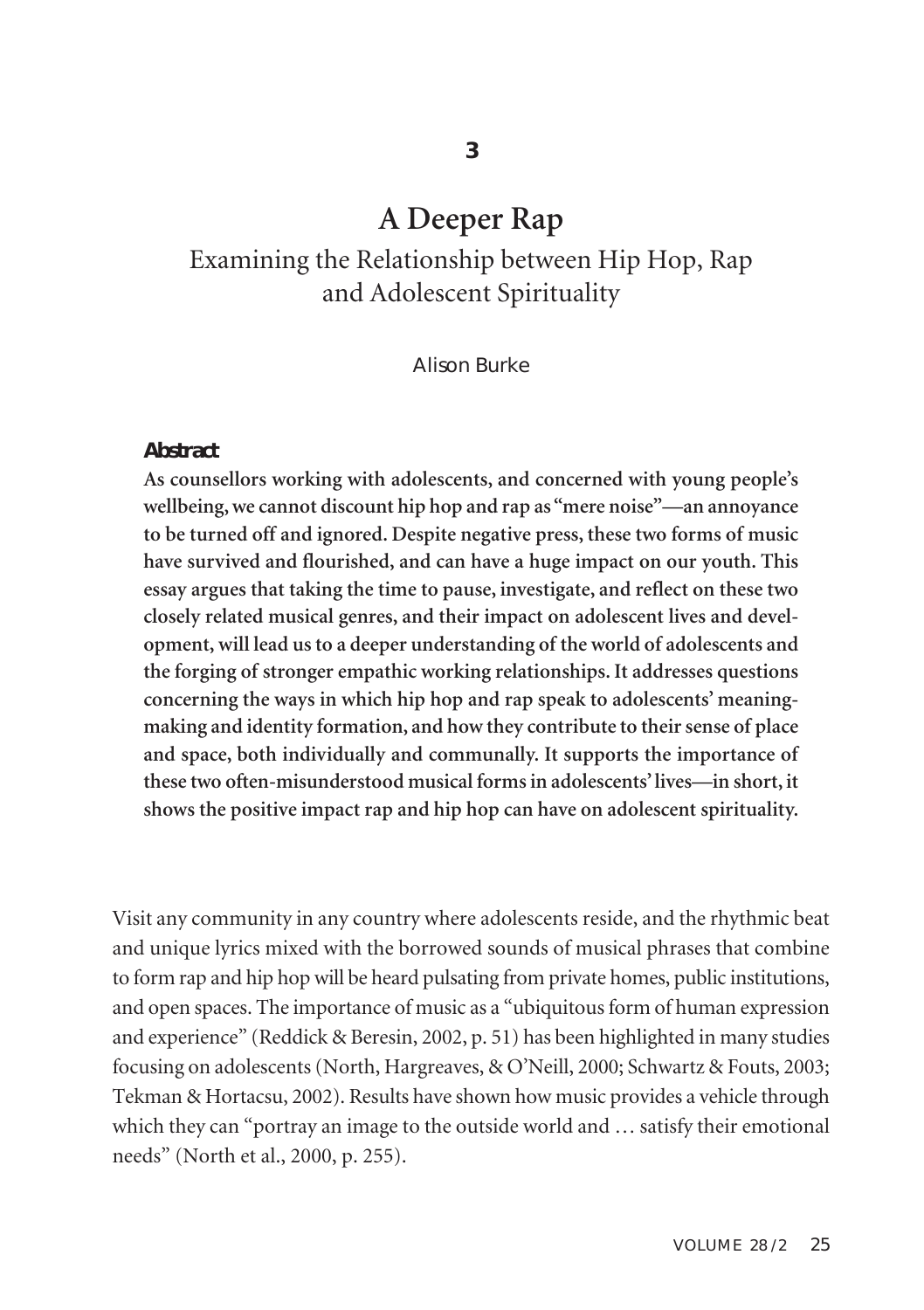"[C]elebrated, sometimes controversial [but] undeniably influential … [hip hop is] an attitude borne [sic] out of music" (Chappell, 2005, p. 52). Although regarded at their inception as passing fads (Banfield, 2004; Thompson, 1996), hip hop and rap have risen to become powerful economic forces, and in today's uncertain world, have become a global phenomenon with far-reaching effects (Banfield, 2004; Chappell, 2005). A pervasive presence within the music world and beyond, not only are they unique forms of commercial entertainment, but also platforms for social commentary and criticism, delivering guidelines for living and inciting a sense of pride in their followers. Acting as an "engine and mirror of … social movement" (Trapp, 2005, p. 1482), the strength and depth of their influence visibly dominate all facets of life for their followers.

Hip-hop artists draw attention to struggles suffered through oppression and injustice. They speak of religion, migration, and national pride, and give voice to dreams of hope and promise. Alongside this, through what is termed gangsta rap, they describe scenes of violence, misogyny, death, and destruction. Consequently, there are many who believe that these musical genres are detrimental to adolescent mental health (Mahiri & Conner, 2003; Roberts, Dimsdale, East, & Friedman, 1998), a view that is perpetuated via the media, fuelling parental fears. As music plays an extremely important role in adolescence, satisfying certain adolescent social, emotional, and developmental needs(Schwartz & Fouts, 2003), thisraises questions about the power, magnetism, and influence of hip hop and rap, their effect on young people's mental health, and thus on their spirituality.

Neither concrete nor measurable, spirituality is a subjective concept that defies definition. More than religious beliefs, Burke and Miranti (1995) describe it as encompassing the "quality that lies at the very core and essence of the client's being, a core that transcends the physical and material aspects of existence, which is untouchable and often times undefinable, [but] so necessary for an explanation to one's existence" (p. 2). As such, it forms part of how adolescents make sense of the world and see themselves within it.

# **Hip bones**

During the 1970s, the United States experienced intense political unrest, including racial disharmony, civil rights, and anti-war protests (Banfield, 2004). It was during this period that homegrown music, known as "black" music, initially surfaced, being performed on the streets by marginalised youth (Dimitriadis, 2001). Theirs was a life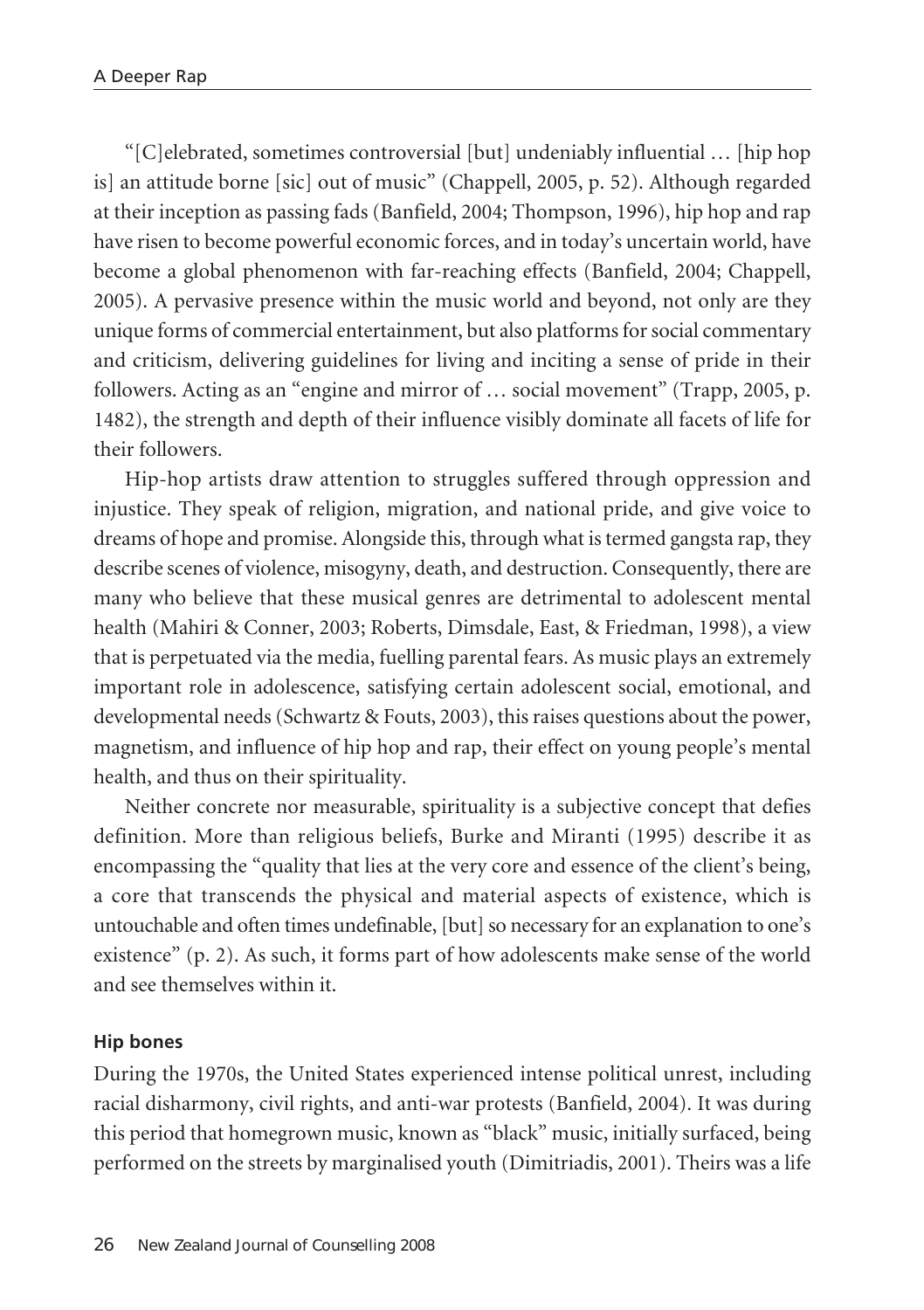experience full of disillusionment and alienation: of gang wars, death, unemployment, poverty, increasing inequalities between rich and poor, feelings of powerlessness, and bleak futures (Ross & Rose, 1994; Taylor, 2003).

Comprised of rhyming lyrics, known as rap, spoken over pre-existing music borrowed from other sources, hip hop was cheap, easy to produce, and became a means of giving voice to the youth of marginalised black minority communities inhabiting inner-city ghettos of Brooklyn, New York, San Francisco, and Los Angeles (Thompson, 1996; Whiteley, Bennett, & Hawkins, 2004). Drawing attention to the harsh realities of urban life, it provided a vehicle through which frustrations and tensions could be expressed publicly (Chappell, 2005; Mahiri & Conner, 2003). In this way, young people formed protests, made political statements, and "rework[ed their] local identity" (Mitchell, 2001). This in turn mediated their feelings of powerlessness by instilling a sense of hope, aspiration, and solidarity (Tabb Powell, 1991).

The origins of hip hop can be traced to black "rhythm and blues" music; to the early days of black slavery in America and its gospelsongs; to reggae and Rastafarian culture, and to West Africa where, centuries ago, ancient traditions and folklore were passed down through generations by a select group of revered members of communities who were known as griots (Banfield, 2004; DJ Dubhead, 2005; Imani & Vera, 1996; Tabb Powell, 1991). These storytellers orally recited both tribal history and real-time events, to the rhythmic accompaniment of the beat of drums. Today's rap and hip-hop artists, having resurrected these verbal skills, are considered by many to be modernday prophets (Trapp, 2005), "the new griots … the wellsprings of true knowledge … tell[ing] the real story of the ghetto" (Imani & Vera, 1996, p. 170).

# **Soul search**

Muss (1996) draws attention to Erikson's lifespan model of human development in which adolescence is described as being a period of turmoil, as individuals work through critical developmental tasks that can, if successfully achieved, lead to a stable sense of identity, or conversely a negative one—identity diffusion. Yalom (1980) has drawn attention to the importance that meaning has in human lives, pointing out that "to live without meaning, goals, values, or ideals seems to provoke … considerable distress" (p. 422). As adolescents progress on their journey of discovery, growth, and identity formation, they also partake in deep soul-searching and inner reflection, pondering questions that focus on meaning, meaninglessness, loneliness, and the surrounding confusion that these concepts create (Reddick & Beresin, 2002). It follows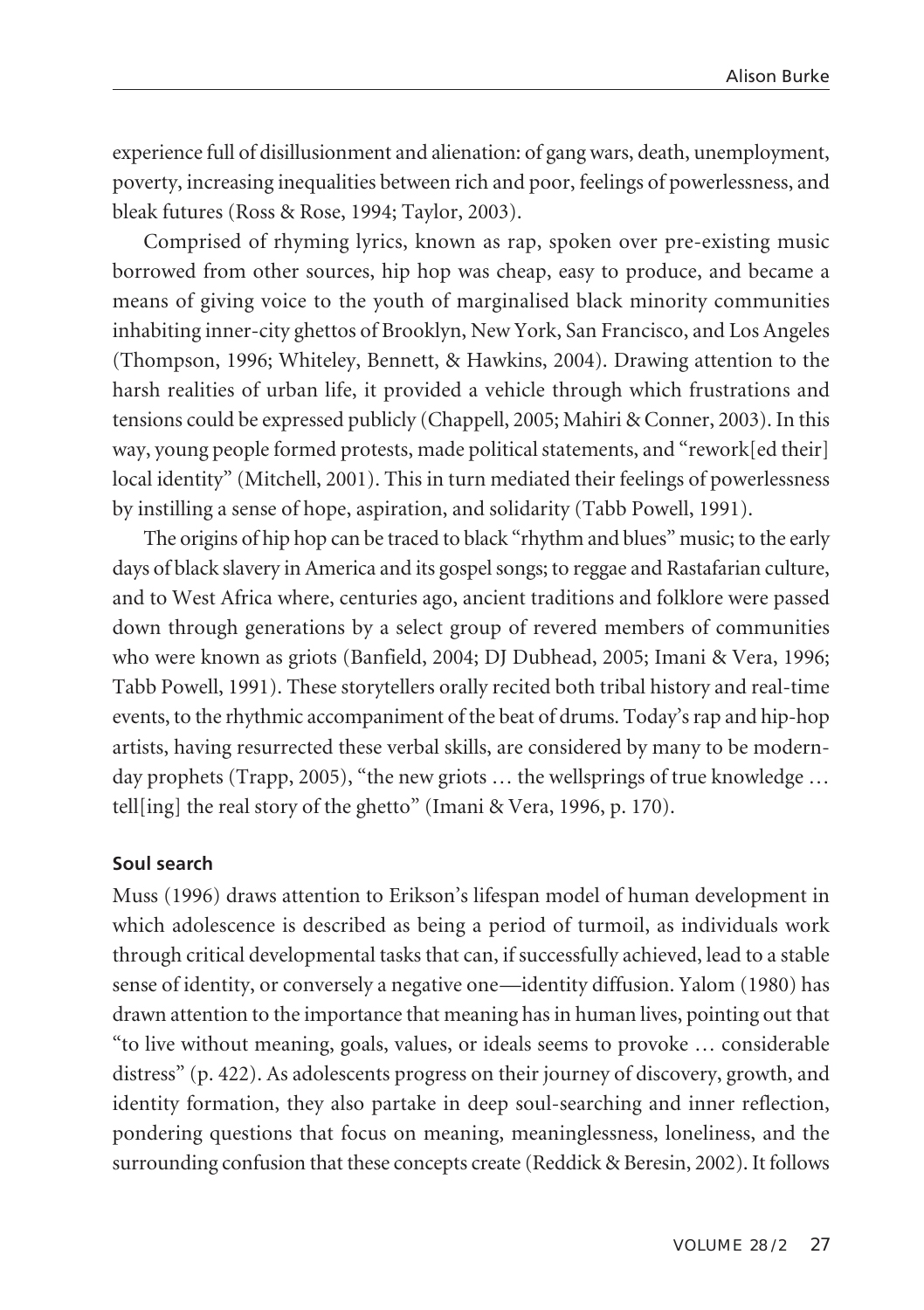that they would be drawn to and identify with hip-hop artists who echo these same sentiments in many of their songs. For example, in "Somewhere I Belong", Linkin Park (2003) rap of getting "lost in the nothingness inside of me … just stuck hollow and alone." Similar sentiments are found in their "By Myself " (2000), when they tell of finding it difficult to "hold on," for although bombarded with questions, they remain stuck in a void; no matter how hard they try they cannot find the answers.

*… it's all too much to take in / I can't hold on / to anything watching everything spin / with thoughts of failure sinking in … / if I'm killed by the questions like a cancer / then I'll be buried in the silence of the answer … / … no matter what I do, how hard I try / I can't seem to convince myself why / I'm stuck on the outside.*

Recurring thought patterns of confusion, insecurity, and the accompanying overwhelming feelings of being lost, looking for answers, and losing control,reappear in Linkin Park's song "Crawling" (2003), which describes feelings of sinking within oneself, being lost, and not knowing who one really is.

*… there's something inside me that pulls beneath the surface / consuming / confusing / this lack of self-control I fear is neverending / controlling / I can't seem to find myself again / my walls are closing in … / I've felt this way before so insecure* ... / *discomfort, endlessly has pulled itself upon me / distracting* / *reacting / against my will I stand beside my own reflection / it's haunting …*

In a similar vein, New Zealand artist Che-Fu also ponders questions surrounding meaning and meaninglessness but turns his thoughts outwards when, in "Hold Tight" (2005), he tells of how his "mind keeps on searching, for a reason why, our world keeps turning, needlessly we die."

In their journey of self-discovery, adolescents push boundaries, test new ground, experiment with different personae, and find a sense of security by identifying with a larger group. While originally created as music by and for the black community, today's hip hop is a genre that appeals across all cultures and ethnicities internationally. In the words of Dimitriadis (2001), hip hop, "[i]f nothing else  $\ldots$  speaks to the urgency with which youth from all across the economic, ethnic, and racial spectrum are trying to define and redefine themselves in the face of massive and ever-present uncertainties about identity" (p. xii). In this postmodern age, more than ever before, young people are experiencing and struggling with the impact of such issues as poverty, high unemployment, broken families, lack of parental support, and uncertain futures.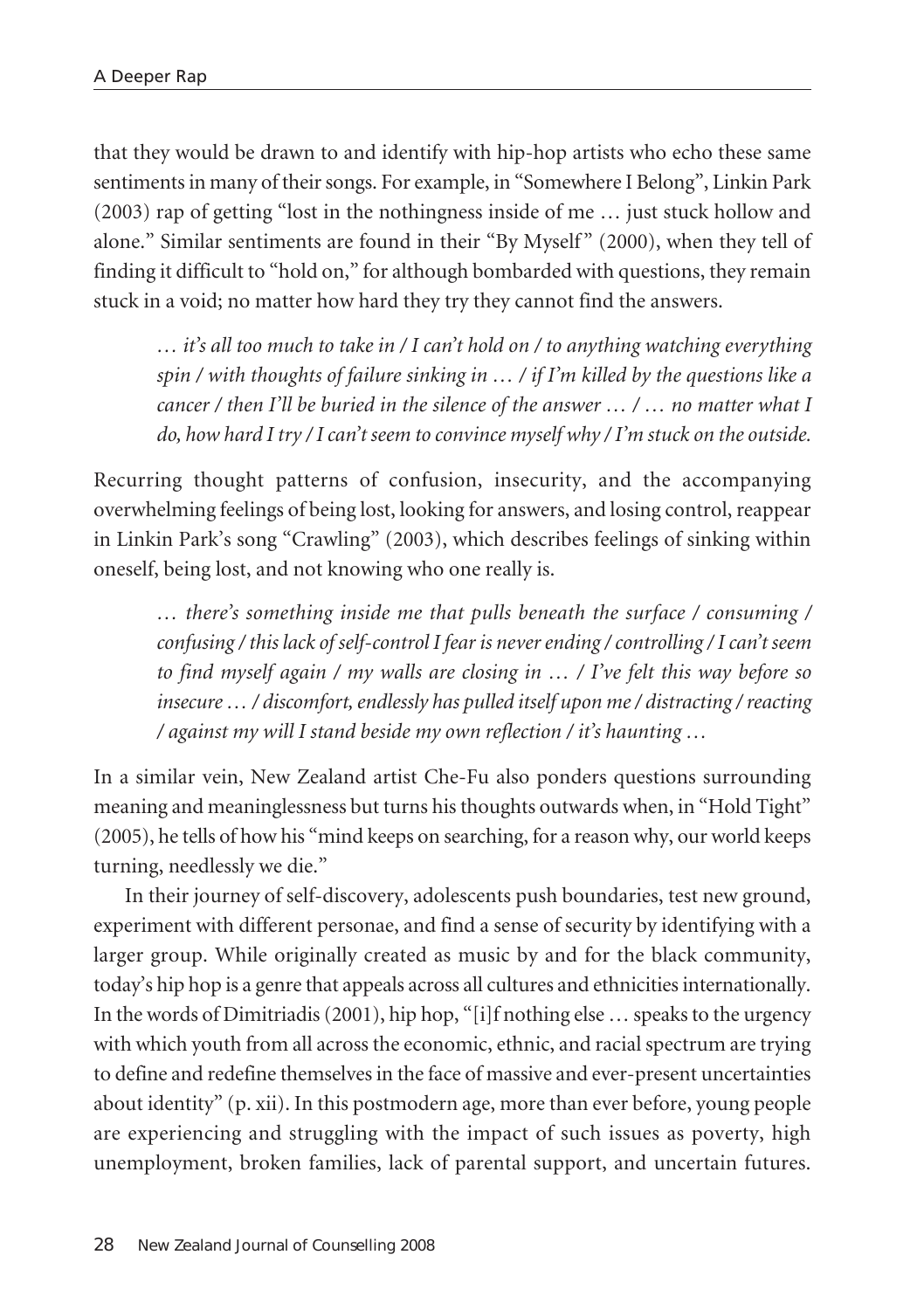Indeed, many "… youth of the hip-hop generation have never known the relative security that some of their parents and even grandparents knew" (Hazzard-Donald, 1996, p. 225).

#### **Walk the walk—talk the talk**

As an answer to the struggles and uncertainties of modern life, hip hop has become a "ritual [that has] flowered into a self-contained culture" (Banfield, 2004, p. 130) comprising not only music but also verbal discourse, graffiti art, break-dancing, a dress code, jewellery, and a rich language. These elements combine to form a strong and totally consuming experience foritsfollowers, enabling them to become fully immersed in this alternative culture. In so doing, they forge relationships with others which thus enable them to establish and maintain a sense of community while moving forward in their personal development (Reddick & Beresin, 2002). Theirs is not only an allegiance to a specific musical genre but also "to the individuals who make it, a way to friendship and kinship with others, and a road to personal identity through belonging" (Reddick & Beresin, 2002, p. 58).

It is well recognised that adolescents adopt the mannerisms of their heroes through the process of modelling (Santrock 2003; Wingood et al., 2003). With respect to hip hop, this is visible in adolescents' adoption of the same dress code, values, language, and symbols as the artists use: they walk the walk and talk the talk. It would follow that as they form a strong connection with the rappers, adolescents also take to heart the messages they hear that "affirm the[ir] experiences and identities" (Ross & Rose, 1994, p. 84). Consequently, hip-hop artists and the rap lyrics they compose constitute a "powerful force for identity, solidarity, and emotional reinforcement" (Tabb Powell, 1991, p. 24) by providing a certain education about values and attitudes, and instilling a sense ofself-pride and self-improvement(Chappell, 2005; Tabb Powell, 1991). It can therefore be argued that hip-hop artists are leaders and role models (Trapp, 2005).

#### **The "Queen's" message**

The widely held values of giving and of making the world a better place for others can be found in the personal beliefs of many hip-hop artists. For example, the songs of American hip-hop artist Queen Latifah provide a positive role model for young women (Mayo, 2001). During her years in the hip-hop scene, Queen Latifah has addressed societal hypocrisy by passing comment on social issues including the nonexistence of equal opportunities for women, calling for changes in attitudes. She sees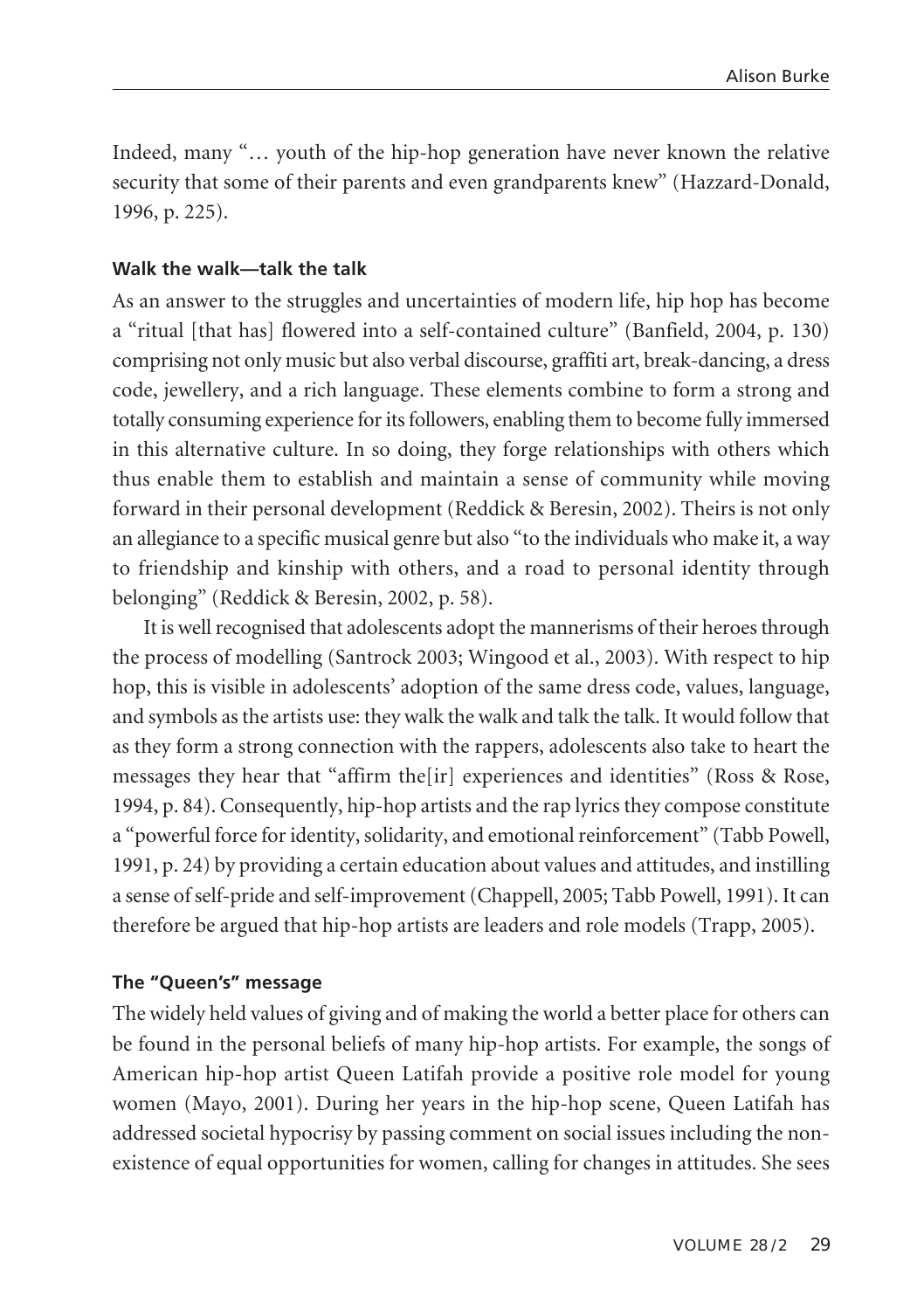her task as being not only one of entertainment but also of educating her followers. She always promotes herself as an individual with high self-esteem, showing others that they should treat themselves asroyalty. An advocate for women'srights, she promotes feminism and highlights issues such as the social stereotyping of women, sexual promiscuity, and peer pressure (Trapp, 2005).

New Zealand hip-hop artist Ermehn has spoken out concerning his beliefs about the importance of providing positive messagesto audiences. Having lived a life of gang membership and crime, for which he spent time in prison, he changed his ways and is telling his story through rap, in the hope that youth will learn from the mistakes he made in his early life (Buchanan, 2005; McLean, 2005).

Fears prevail concerning possible negative influences of various hip-hop raps relating to issues such as sex, violence, crime, and misogyny. A study by Mahiri and Conner (2003) found that in contrast to others' fears, adolescents were fully cognisant of the nature and causes of crimes in their respective communities, and in fact possessed increased desires to avoid such situations in their own lives. In addition, studies have also found that adolescents will most often become co-creators in their listening experience by forming their own meanings about what they are hearing (Reddick & Beresin, 2002). It must also be remembered that not all hip-hop music carries negative messages, and this is the case particularly in the New Zealand scene, where very little gangsta rap is produced.

# **Resonating culture**

When considering local adolescents' search for meaning, New Zealand artists cannot be overlooked, asthese artistsintegrate their own cultural backgrounds and indigenous languages into their raps (Shute, 2004). Focusing more on nationalism, pride in race, cultural heritage, and raising the self-esteem of their listeners, they speak to the cultural spirituality of their audiences. In an article based on the use of native languages in hip hop, Mitchell (2001) draws attention to New Zealand groups, such as Upper Hutt Possee, who integrate traditional Mäori instruments along with calls to ancestors, spirits of the forest, and guardians of the sea. In addition they employ both English and te reo Māori in their raps. Mitchell (2001) sees this use of indigenous language as being not only a form of "resistance vernacular" (p. 11) in respect of resisting the use of the accepted language of the dominant culture, but also one of "self-assertion and selfpreservation" (p. 11) of these minority groups, that helps connect them musically with the struggles of other marginalised groups on a global scene.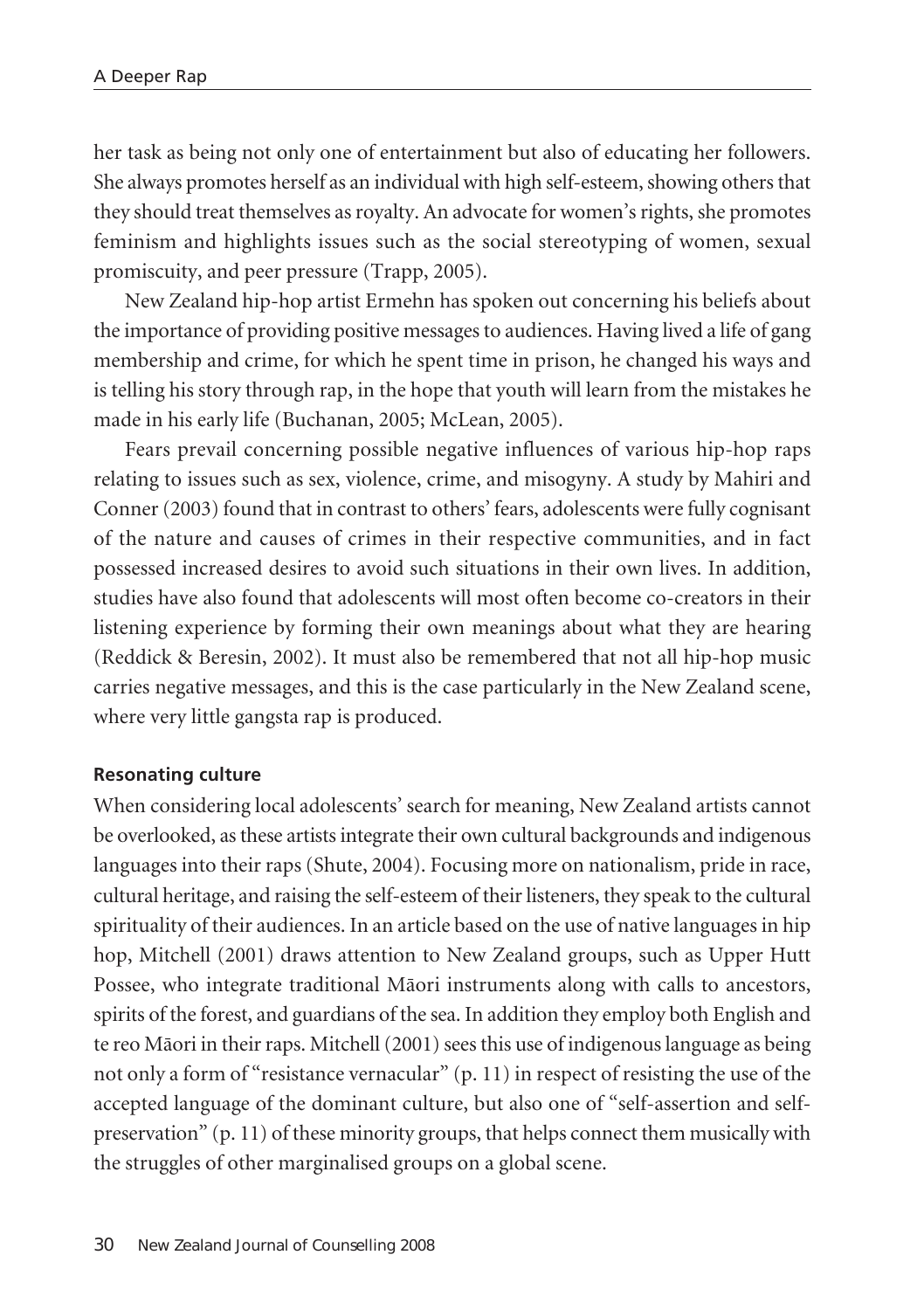In a rap entitled "Land of Plenty", Pauly Fuemana (1997), a hip-hop artist of Niuean and Mäori heritage performing under the name OMC, instils a sense of pride in heritage by painting a verbal picture of New Zealand:

*a long whitecloud ancient land … / bays of plenty, the bluff, thecape, / streaming sands, boiling place….*

Then, in the chorus, he reminds the audience that New Zealand is a

*land of plenty … / land of hope … / land of good times … / land of love.*

Similarly, in "He Kotahi" Che-Fu (2001) raps in both Māori and English of migration, times past, and the strength that can be gained from the knowledge of our ancestors and their experiences.

*yes we're moving, across the water, / like our fathers before, we remain steadfast and sure … / unified together, we will greet the risen sun, / shoulder to shoulder … / back in the past where our people once did walk, / now we're running in….*

#### **Beating the odds**

Culbertson (1998) draws attention to Worthington'sthemes ofreligion which can also be applied to spirituality, whereby individuals are provided with "hope … reassurance … [and] … a sense of self-esteem orspiritual worthiness" (p. 27). Despite gangsta rap lyrics conveying such themes as crime and violence, there is a plethora of hip-hop rap conveying the opposite. New Zealand hip-hop artist Scribe believes that artists can use their music as a means of instilling a positive state of mind in their listeners, thus enhancing their self-esteem, for "… you can be poor and still be rich … you can be rich in thoughts and be rich in spirituality … and just knowing who you are can make you rich enough to know that material things don't really matter" (Shute, 2004, p. 166). Scribe is a hip-hop artist whose raps tell his own story of success: how he grew up poor, had a tough life and struggled but held onto a dream, made sacrifices, and succeeded. In his rap "Dreaming" (2003), Scribe tells of how …

*I came a long way since back in the day / … I sacrificed late nights … just to stay home alone / had my eyes on the prize, and my mind on my goal … / I was down and out / struggling / wondered how I'm gonna makeit through / I've got a dream / Holding on …*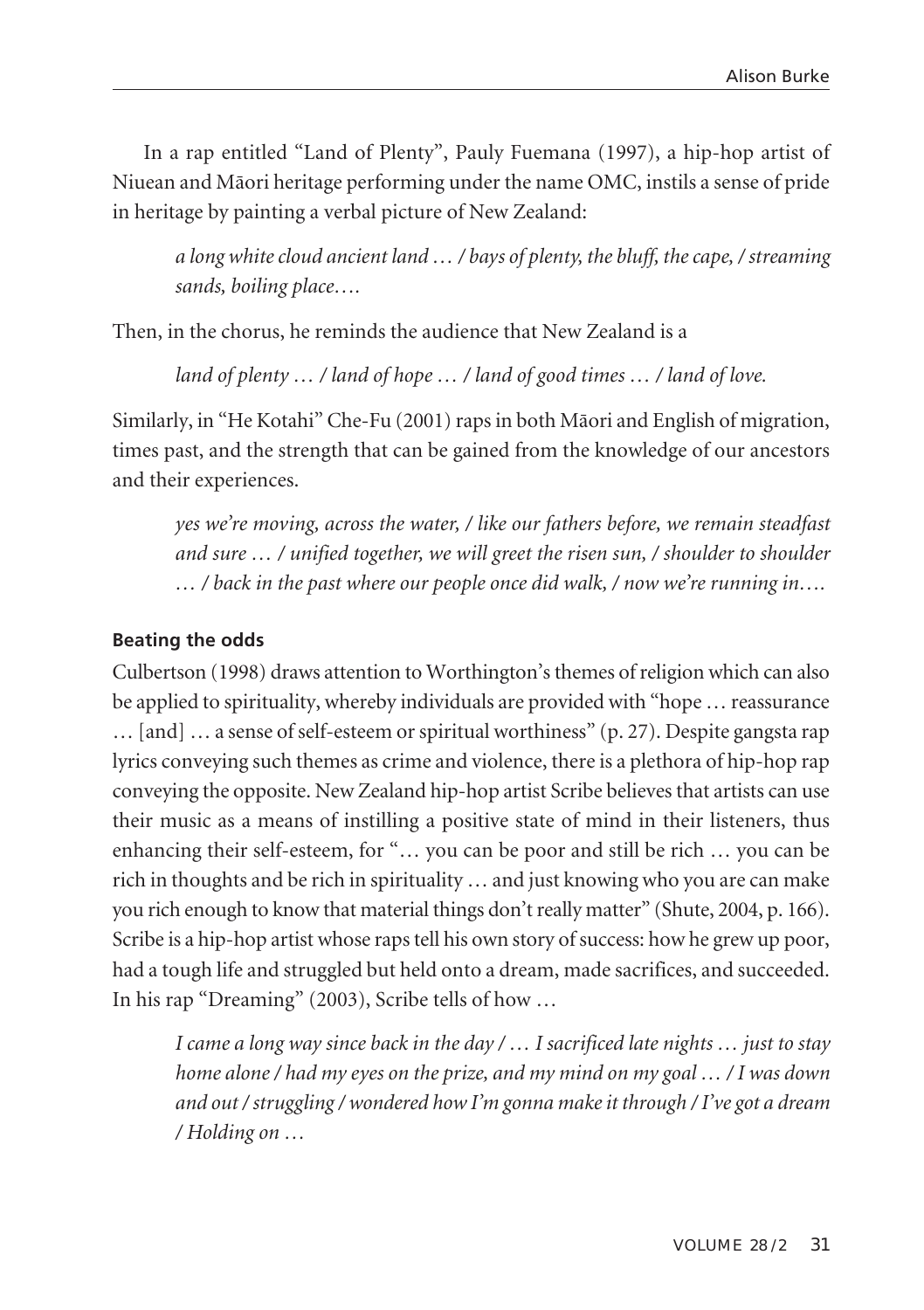These and Ermehn's narratives are clear examples of "one person's growth hav $\lceil \text{ing} \rceil$ a ripple effect whereby many others … are benefited" (Yalom, 1980, p. 434). The lyrics are full of hope and promise that it is possible to succeed against all odds, to rise above adversity.

Yet other raps speak of lifestyles, providing guidelines for living a better life. For example, in "The Crossroads" (1998), the group Bone Thugs-n-Harmony incite their audiences to think about what will happen when they die and Judgement Day comes.

*… whatcha gonna do (now tell me what) / when there ain't no where to run? / when judgment comes for you, / … and whatcha gonna do (now tell me what) / when there ain't no whereto hide? / when judgmentcomes for you /causeit's gonna come for you.*

The rap continues with advice about how life should be lived: that despite daily temptations surrounding humanity, people should follow the Lord who keeps them safe. They should pray and concentrate on getting to heaven.

*God bless you working on a plan to Heaven / follow the Lord all 24/7 days, God is who we praise / even though the devil's all up in my face / but he keeping me safe and in my place, say grace … / we living our lives to eternal our soul aye-oh ayeoh … / praaaaay, and we pray and we pray, and we pray, and we pray /everyday, everyday, everyday, everyday.*

A different slant on guidelines for living can be seen in Che-Fu's album *Beneath the Radar* (2005). In "Lightwork" he offers criticism concerning big egos when he comments on what happensto "dudes who have the bighead attitudes with the loudest voices" (DJ Sir-Vere, 2005, p. 29):

*it's always lonely at thetop / you can only rely on yourself / said a great champion only moments before hefell / hecried … many hands makelight work / going solo might turn good to so so … / in the evening jungle of your life / when the road is nowhereto befound / then one must kneel, and follow family prints on the ground / back to where you once were, you can't alwaysrely on yourself / thesinglemindedly strong, find it hardest to reach out for help they don't know … / many hands make light work.*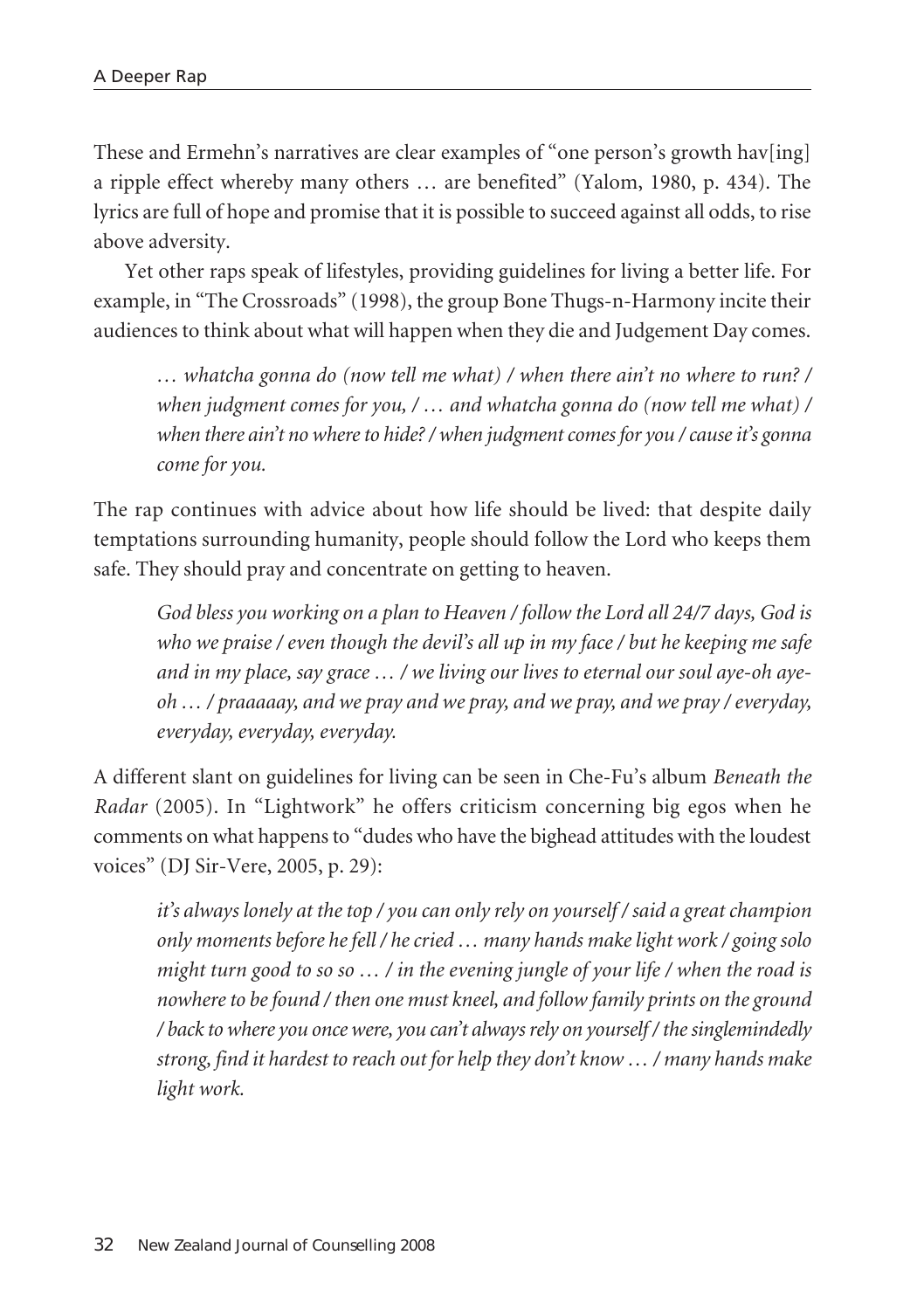# **Myth, poetry, and archetype**

Humans create meaning out of their lives through constructing stories. These narratives are continually reconstructed according to life experiences, forming personal myths (McAdams, Josselson, & Lieblich, 2001). Within these life stories, individuals "construct a coherent view of self" (McAdams, 1993, p. 254) and unconsciously adopt various mythical archetypes that speak to their character and actions. Following this line of theory, hip hop can be described as incorporating a mythopoetical form of spirituality.

Rap lyrics narrate the life experiences of the artists, and it is through stories that individuals come to understand themselves, their place in society and their relationship to others. In a study of adolescents' constructions of self, history, and identity, Dimitriadis (2001) found that the most influential narratives are provided by popular culture. Most of hip hop's raps are centred on a small number of what Dimitriadis (2001) refers to as powerful psychologised figures whose stories—their characters, plots, messages, and powerful symbols—are extremely important in respect to adolescent identity. One such example is the life story of Tupac Shakur, an American hip-hop artist who was killed when in his early twenties. When alive, Tupac drew on myths for his lyrics, and myths have since been created around his life and death.

Much of what Tupac spoke of in hisraps centred on a violent and criminal lifestyle. He portrayed himself as invulnerable, living a life of crime whereby all problems were settled with violence, promoting himself as being invincible to any form ofretribution. He would verbally attack other rappers, show defiance toward any form of law and authority, but at the same time expressed respect and tenderness towards women, in particular his mother. Since his death he has been "resurrected" and become something of an icon to young people, for through his songs he was an inspiration to many who identified with his stories in their everyday lives. Despite his death, it has been suggested that Tupac has come to represent the modern-day archetype of invulnerability, and indeed, because some believe he knew of it in advance, the eventssurrounding his death have been likened to the crucifixion, and Tupac as a willing participant in his own sacrifice (Dimitriadis, 2001).

In the telling of these specific narratives, hip-hop artists express themselves creatively through a unique form of language that Shute (2005) believes is an artform in itself, one that has strong links to poetry. He draws attention to the artists' concentration on delivering lyrics against a minimal musical backing, although the rhythmic qualities are built around the rhyme structure of the lines. Each song track has a beat, a base line, and a single melody line, with the lyrics remaining of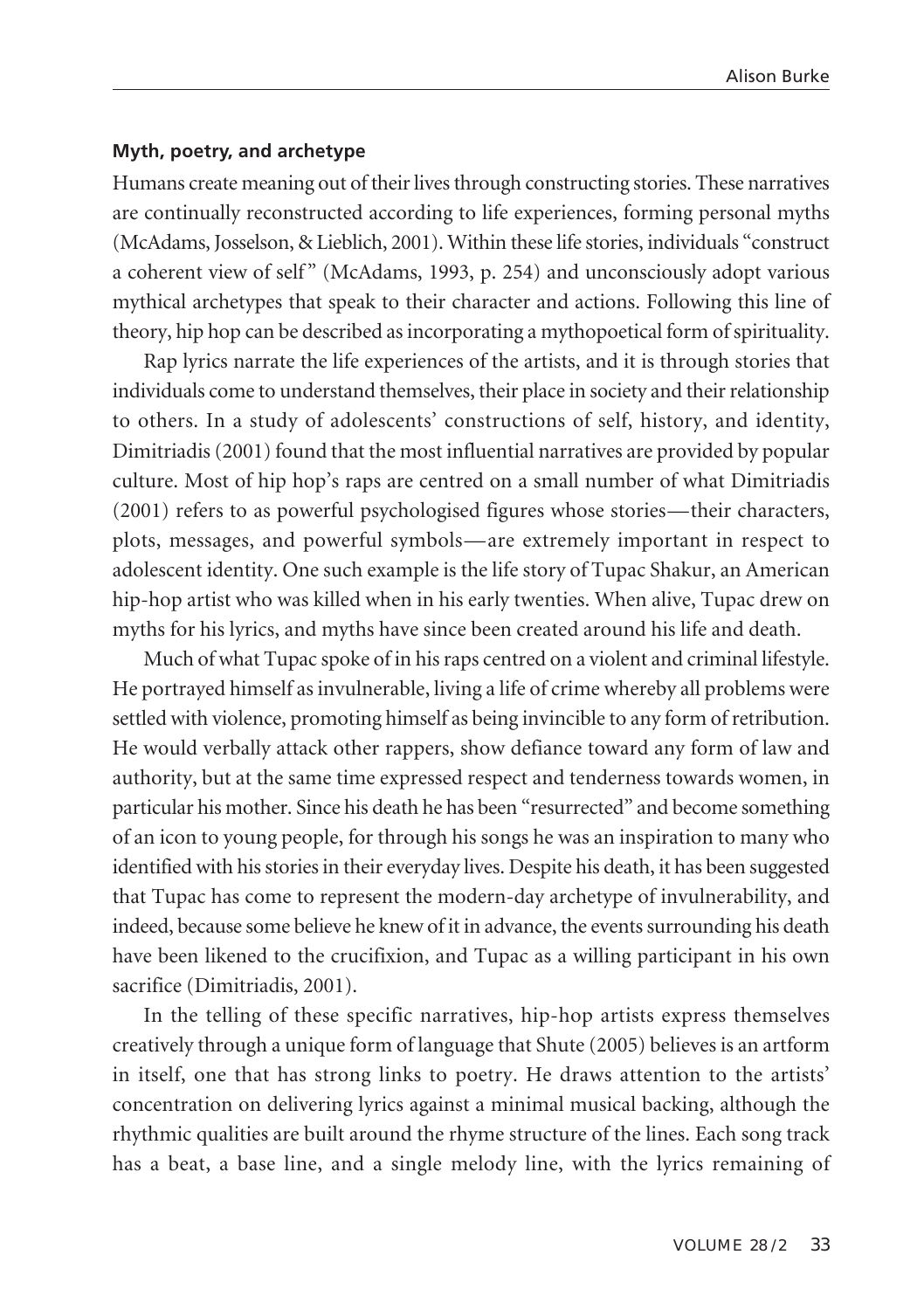fundamental importance at its core. In this way, hip hop links to the history of poetry which exists somewhere between the spoken and singing voice. Shute (2005) points to poetic techniques that hip-hop artists have adopted, such as the use of alliteration, assonance, metaphors, and similes. In addition, words are deliberately misspelled so as to emphasise the language's individuality, and to suggest new meanings. As an example, Shute refersto the New Zealand group Foot Souljahs—noting the misspelling of soldiers—and suggests this refers to a soldier of low rank as well as someone who is full of soul and has links to Rastafarianism.

# **Spiritual terrain**

Not only is hip hop a poetic artform, but it also creates a spiritual geography, in terms of both place and space. In one respect it provides, as has been shown, the "concept of place as a means of human identity [whereby individuals can] … adapt, create, and re-create their surroundings" (Henderson, 1993). Sheldrake (1996) proposes that landscapes are more than mere physical features; they are the geography of our imagination.

Accordingly, in respect to hip hop, the concept of place as a reference point for human identity pertains to identification with, and a sense of belonging to, a group. Strength is drawn from the cultural heritage of such a group, which could include family of origin, ethnicity, or musical taste. A sense of place may also be felt by way of personal experiences linked to surrounding environments (Forman, 2002). Whether the experiences are related to group or place, their influence on identity formation is particularly important for today's youth.

Exploring these concepts of spiritual geography and the provision of a sense of space, Forman (2002) points out the strong emphasis that hip hop's lyrics place on location in terms of space within urban areas, commenting on how this "highly detailed and consciously defined spatial awareness" (p. 3) is creatively significant, as it is a key factor that distinguishes hip hop from other musical genres. As well as creating physical space, Forman believes that the nature of hip hop's discourse also creates a sense of space, insofar as it affords definitions and understandings of social landscapes that contribute to forming cultural identities in the face of hostility and oppression.

By way of illustration, Rose (1996) has portrayed a scene in which she was involved prior to a hip-hop concert, when all of the concert-goers were searched. She described feelings of fear and hostility as her turn approached, followed by the accusatory stare of the security guard when a nail file was found in her bag. Despite a satisfactory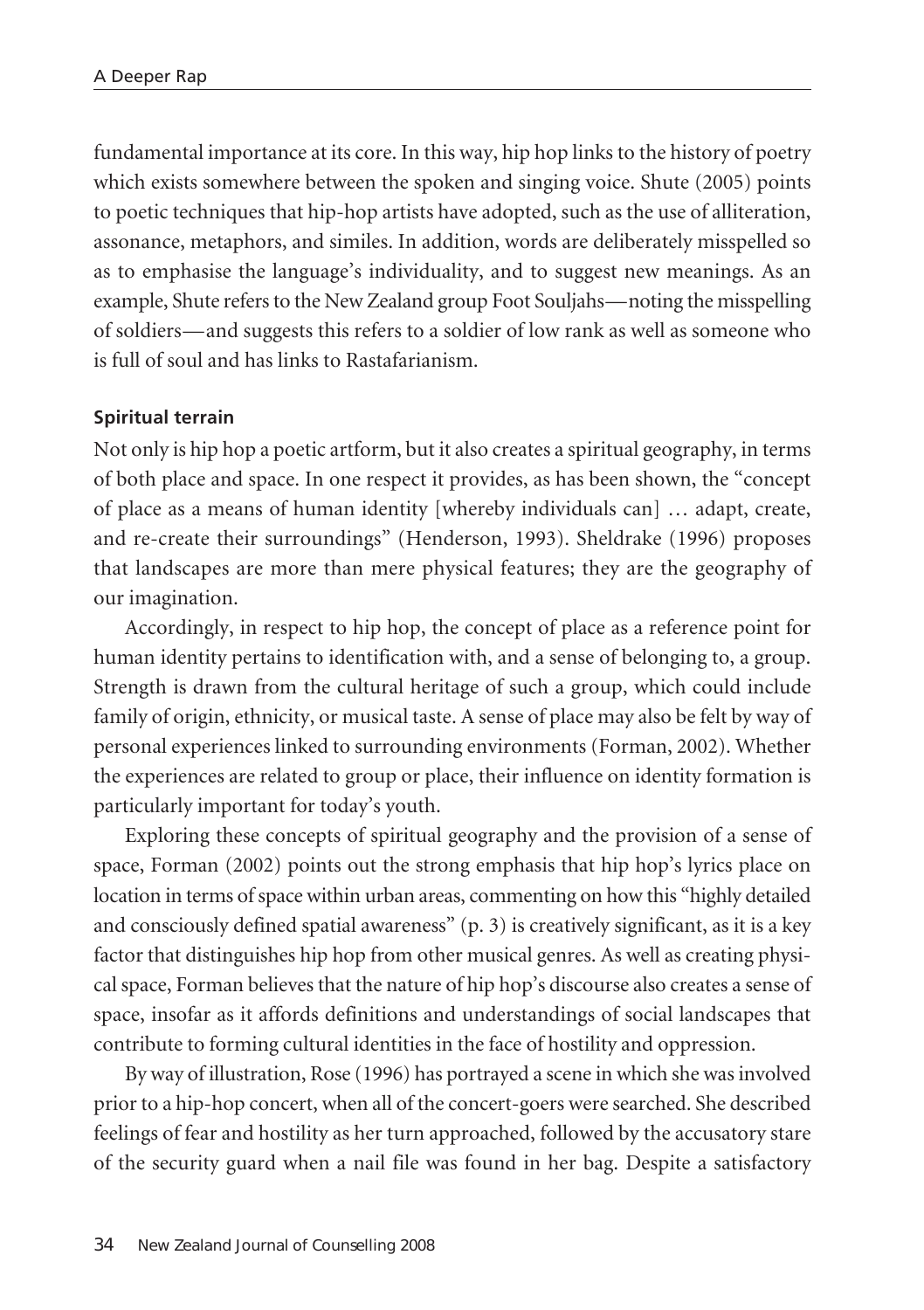explanation, Rose's "language of entitlement couldn't erase [her] sense of alienation ... [despite being in a public place she] felt ... unwanted ... [in] hostile, alien territory …" (p. 239). Accordingly,rap takes the events occurring within the environment, "… symbolically appropriates urban space … [and in so doing] gives voice to the tensions and contradictions … [to make them] … work on behalf of the dispossessed" (Rose, 1994a, pp. 71–72).

# **Don't turn off the music**

Music feeds the soul, affecting its audiences physically, emotionally, and therefore spiritually, and hip hop is no exception. To many, it is mere noise that assaults the senses, but "when it brings noise … [it] also conjures spirit" (Taylor, 2003, p. 108). In fact, Taylor believes it to be more intense than emotion, a "radical creation … [with] a conjuring power" (p. 114). According to Taylor, hip hop and rap are full of magic and mystery that affect individuals, both physically through their rhythm, and culturally by way of a combination of sounds, rhythms, beats, and musical intervals. When another important instrument—the voice—is added to the mix, its own unique range of musical tones contributes to the power of hip hop's sense rhythms and percussion sounds (Rose, 1994a).

In order to demonstrate the complexity of this musical genre, Rose (1994b) draws attention to the polyrhythmic layering that is found in hip hop. Despite its apparent simplicity, hip hop is built around the three concepts of flow, layers, and breaks (Ross & Rose, 1994). When creating hip hop, two turntables are used simultaneously, layering musical sounds upon each other, creating backbeats, and adding snatches of other sounds all mixed together to produce a feeling experience for the listener (Imani & Vera, 1996). This is then used as background for the rapper's voice which comes in overthe top. Above all, the main ingredients of creativity and flow are of the utmost importance (Forman, 2002; Ross & Rose, 1994). When listening to hip hop, individuals unconsciously become part of an experience that involves an inner transformation: they listen to themselves through the music, and a change occurs within the self, thereby transcending the self on temporal, spatial, physical, and cultural levels (Taylor, 2003).

Describing hip hop as a spiritual practice, Taylor (2003) refers to it as being liminal, liberatory, and integrative. The nature of hip-hop discourse is such that it creates, within its audience, agency of protest, action, social comment, and therefore of liberation. Taylor (2003) views the hip-hop artists' narratives—in relating their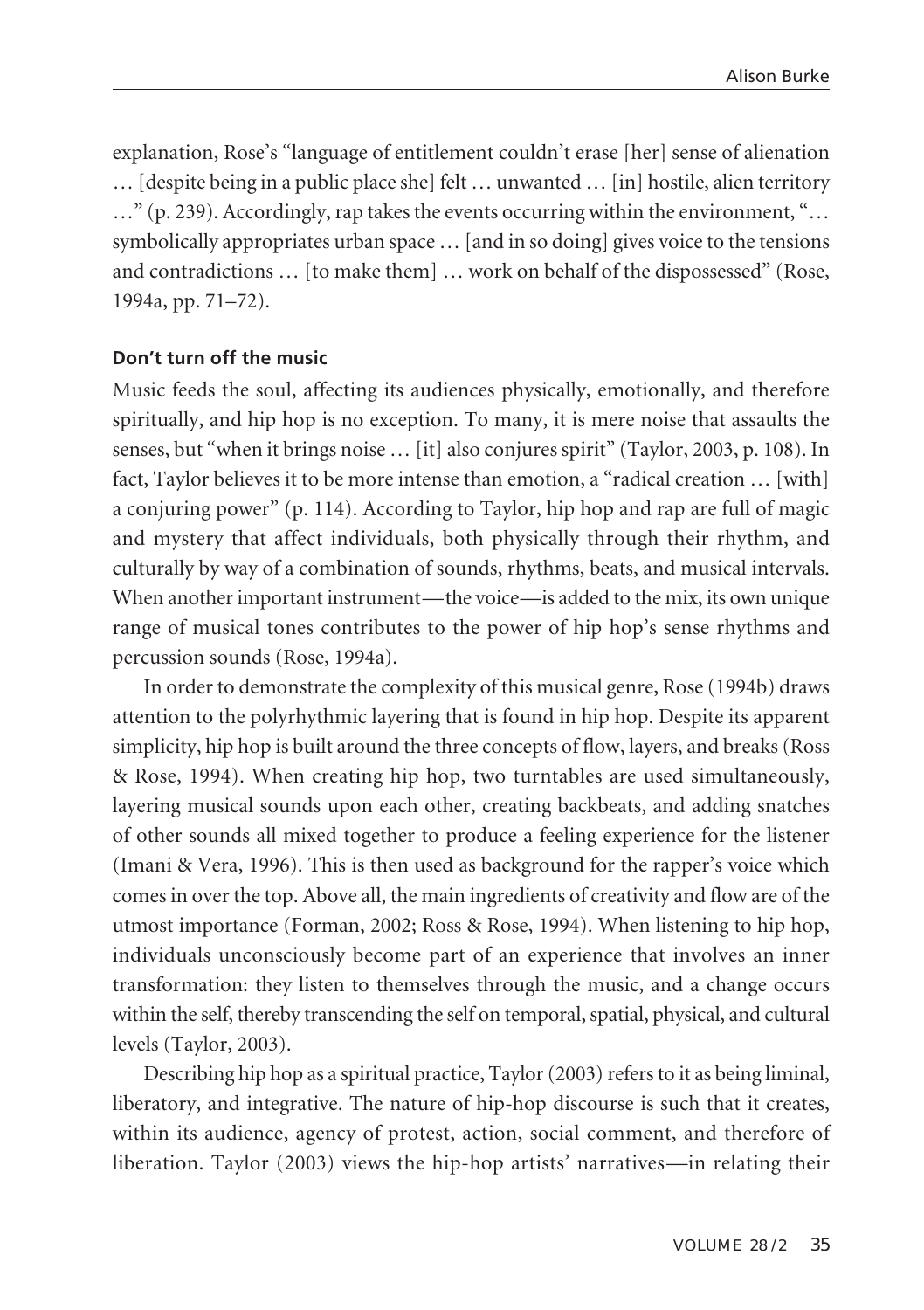criticisms of society and the challenges and indictments they make against hypocrisy and inequality—as being "a struggle for liberatory experience amid entrapment" (p. 119). He suggests such actions form spiritual practices that are also liminal, as the discourse is placed "on a threshold … between entrapment and liberation" (p. 122). Perkinson (2003) likens the impact of hip hop and rap to that of shamanism, as he views adolescents as living on a threshold between the death of childhood and the life of adulthood which they are not entitled to join until theirlate twenties. In thisrespect, because much of hip hop focuses on death and "echo[es] with transcendent and tragic power" (p. 143), it is liminal, sitting on the threshold between one world and the next.

# **Rapt with rapping**

The nature of spirituality is subjective and extremely difficult to define (Everts & Agee, 1994; Ingersoll, 1995). However, Cornett(1998) has identified what he believes to be the six most relevant elements underlying spirituality, namely "meaning in life, values, mortality, organization of the universe, suffering, and transcendence" (p. 21). It follows, therefore, that hip hop, far from being a mere noise and an irritating presence on our airwaves, provides agency in adolescent spirituality on many levels. It contributes to identity formation and speaks to a spirituality of liberation by giving voice to marginalised youth. It facilitates the formation of bonds, friendships, and relationships(Wubbolding, 2005), and affirms adolescent experiences and identities all of which are empowering, instilling a sense of freedom within the self. Hip hop provides a spiritual geographical landscape by way of creating both place and space through its use of metaphor, symbol, and conversational discourse, its cultural roots, and its internal experiences. It also fulfils yet another function by encouraging its listeners to dream, to "create visible, viable, and real cultural agency … [and it] helps [them] find the strength to make a better way" (Banfield, 2004, p. 139), thus enabling them to transcend the self.

Hip hop is more than just music. It is a culture, a way of life that provides not only a unique form of language and dress code but also a value system that raises self-esteem and instils pride in indigenous ethnicity as its rappers call their listeners to unite as a people, take pride in their race, and learn their language. In describing how individuals' spirituality and soulfulness work together to form the foundations of human life, Moore (1992) has said that the "goal of the soul path [is] to feel existence … to know life first hand, to exist fully in context. [That] spiritual practice is sometimes described as walking in the footsteps of another … [and accordingly][t]he soul becomes greater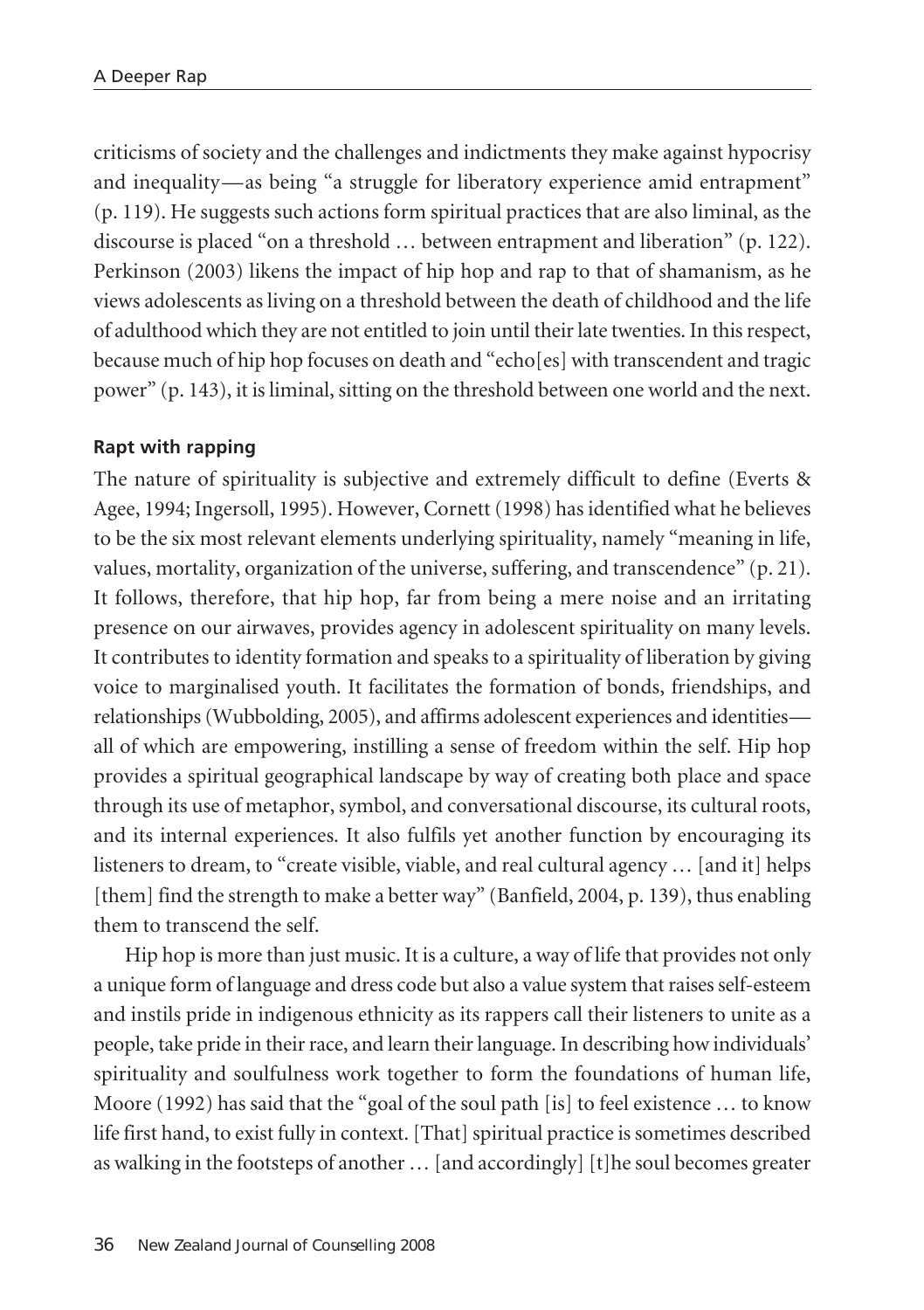and deeper through the living out of the messes and the gaps" (p. 260). Hip hop and rap fulfil this spiritual practice and goal of the soul path as their artists speak of the realities of life in the raw as they are experienced. The artists tell the truth; they "tell it like it is." They form a creative and powerful voice that calls to the masses globally, and to individual souls at a deep experiential and emotional level, and in so doing they speak into the soulfulness of adolescent spirituality.

# **Postscript**

In thewriter's counselling practice in a secondary school, a 15-year-old boy, grieving for several friends who had died during the year in tragic circumstances, recently presented for counselling. Coming from a family of patched gang members—a path he does not want to follow—he was not only struggling with feelings of distress and loneliness, but also questioning hissense ofself, identity, and belonging. During the session he talked of the importance of hip hop and rap in his life. My being able to show some knowledge of the artists and lyrics he wasreferencing added both strength and depth to our empathic working relationship and a new dimension to the counselling process as he became more animated, disclosing in greater depth the effects these two musical genres have on his inner sense of wellbeing. He described how he receives solace from lyrics that echo his life, his experiences and feelings. With earphones and iPod he can escape from daily reality and transcend to a place where he gains a sense of calm, peace, and hope. This encounter highlighted the importance of exploring these two musical genres, rather than discounting them, in order to gain a deeper understanding of the adolescent world and the impact this music has on the wellbeing of our youth.

#### References

- Banfield, W. C.(2004). *Black notes: Essays of a musician writing in a post-album age*. Lanham, MD: Scarecrow Press.
- Buchanan, K. (2005, September/October). Ermehn: The path of blood. *Back2Basics, 3*(1), 72.
- Burke, M. T., & Miranti, J. G. (1995). *Counseling: The spiritual dimension*. Alexandria, VA: American Counseling Association.
- Chappell, K.(2005, June). Celebrated, controversial & influencial: 30 years of hip-hop music. *Ebony*, *60*(8), 52–58.
- Cornett, C. (1998). Defining spirituality. *The soul of psychotherapy: Recapturing the spiritual dimension in the therapeutic encounter* (pp. 21–44). New York: Free Press.
- Culbertson, P.(1998). The shadow of the transcendent: Valuing spirituality in psychotherapy. *Forum: The Journal of the New Zealand Association of Psychotherapists*, *4*, 14–37.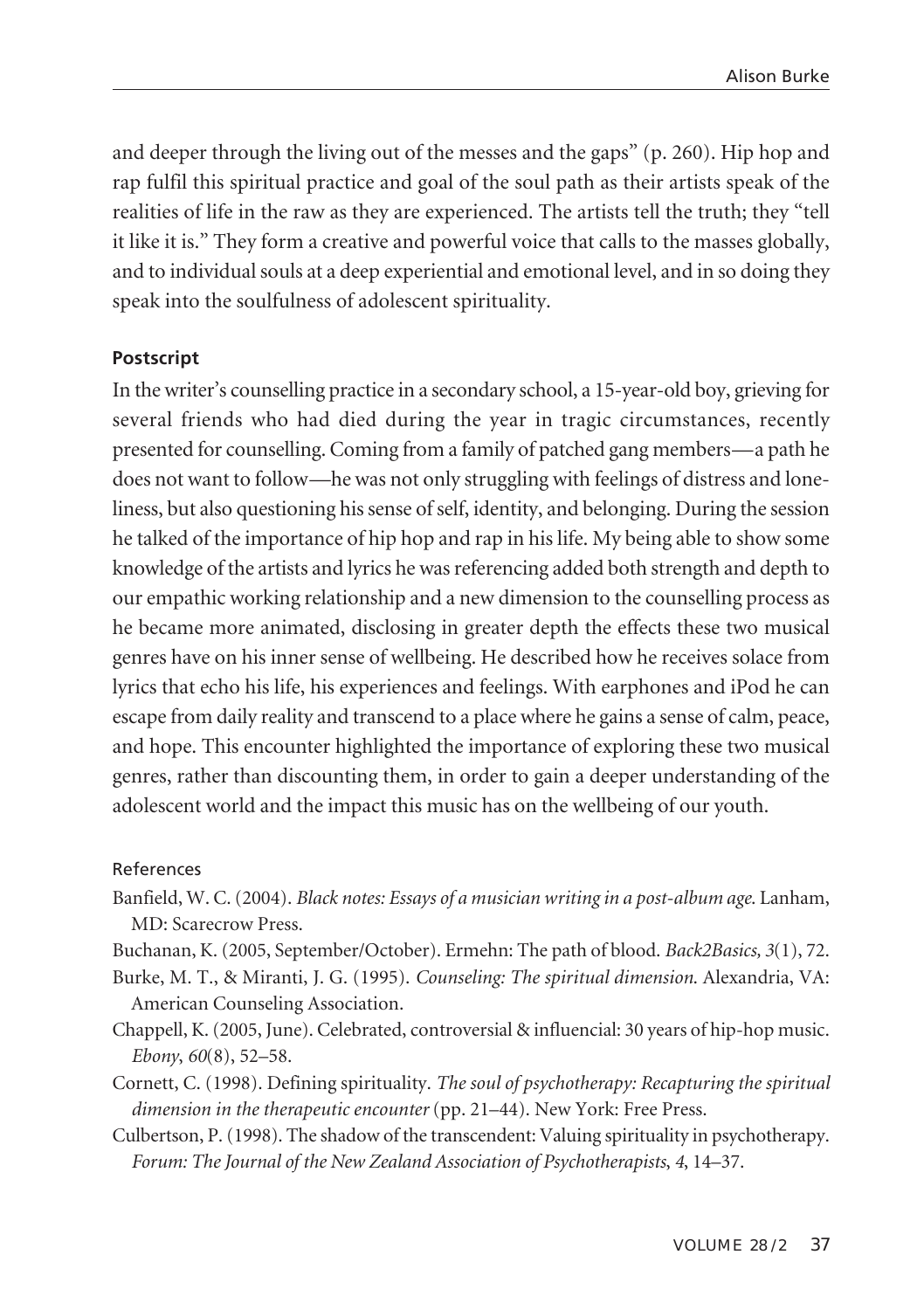- Dimitriadis, G.(2001). *Performing identity/performing culture: Hip hop as text, pedagogy, and lived practice*. New York: Peter Lang.
- DJ Dubhead. (2005, September/October). The Jamaican connection. *Back2Basics*, *3*(1), 42–45.
- DJ Sir-Vere (2005, September/October). The gospel according 2 Che Fu. *Back2Basics, 3*(1), 28–33.
- Everts, J., & Agee, M. N.(1994). Including spirituality in counsellor education: Issuesfor consideration, with illustrative reference to a New Zealand example. *International Journal for the Advancement of Counselling, 17,* 291–302.
- Forman, M. (2002) *The 'hood comes first: Race, space, and place in rap and hip-hop.* Middletown, CT: Wesleyan University Press.
- Hazzard-Donald, K.(1996). Dance in hip hop culture. In W. E. Perkins(Ed.), *Droppin' science: Critical essays on rap music and hip hop culture.* Philadelphia: Temple University Press.
- Henderson, M. (1993). What is spiritual geography? *Geographical Review, 83*(4), 469–472.
- Imani, N.-O., & Vera, H. (1996). War at 33 1/3: Exploring hip-hop (rap) music. In F. B. Dasilva & D. L. Brunsma (Eds.), *All music: Essays on the hermeneutics of music*(pp. 167–190). Aldershot, Hampshire: Avebury.
- Ingersoll, R. E. (1995). Spirituality, religion, and counseling: Dimensions and relationships. In M. T. Burke & J. G. Miranti (Eds.), *Counseling: The spiritual dimension* (pp. 5–18). Alexandria, VA: American Counseling Association.
- Mahiri, J., & Conner, E. (2003). Black youth violence has bad rap. *Journal of Social Issues*, *59* (1), 121–140.
- Mayo, K. (2001). Queen Latifah: The last good witch. In Vibe Magazine, *Hip-hop divas* (pp. 51–62). New York: Three Rivers Press.
- McAdams, D. P.(1993). Identity, malaise, and faith. *Thestories welive by: Personal myths and the making of the self* (pp. 165–194). New York: William Morrow.
- McAdams, D. P., Josselson, R., & Lieblich, A. (2001). *Turns in the road: Narrative studies of lives in transition.* Washington, DC: American Psychological Association.
- McLean, R. (2005, July 22). Ermehn is just a storyteller. *The Dominion Post*. Retrieved July 22, 2005 from http://www.stuff.co.nz/stuff/0,2106,3353784a4500,00.html
- Mitchell T. (2001). Doin' damage in my native language: The use of "resistance vernaculars" in hip hop in Europe and Aotearoa/New Zealand. In T. Mitchell (Ed.), *Global noise: Rap and hip-hop outside the USA* (pp. 108–123). Middletown, CT: Wesleyan University Press.
- Moore, T.(1992). *Care of thesoul*: *A guidefor cultivating depth and sacredness in everyday life*. New York: HarperCollins.
- Muss, R. E. (1996). *Theories of adolescence* (6th ed.). New York: McGraw-Hill.
- North, A. C., Hargreaves, D. J., & O'Neill, S. A.(2000). The importance of music to adolescents. *British Journal of Educational Psychology, 70*, 255–272.
- Perkinson, J. W. (2003). Rap as wrap and rapture: North American popular culture and the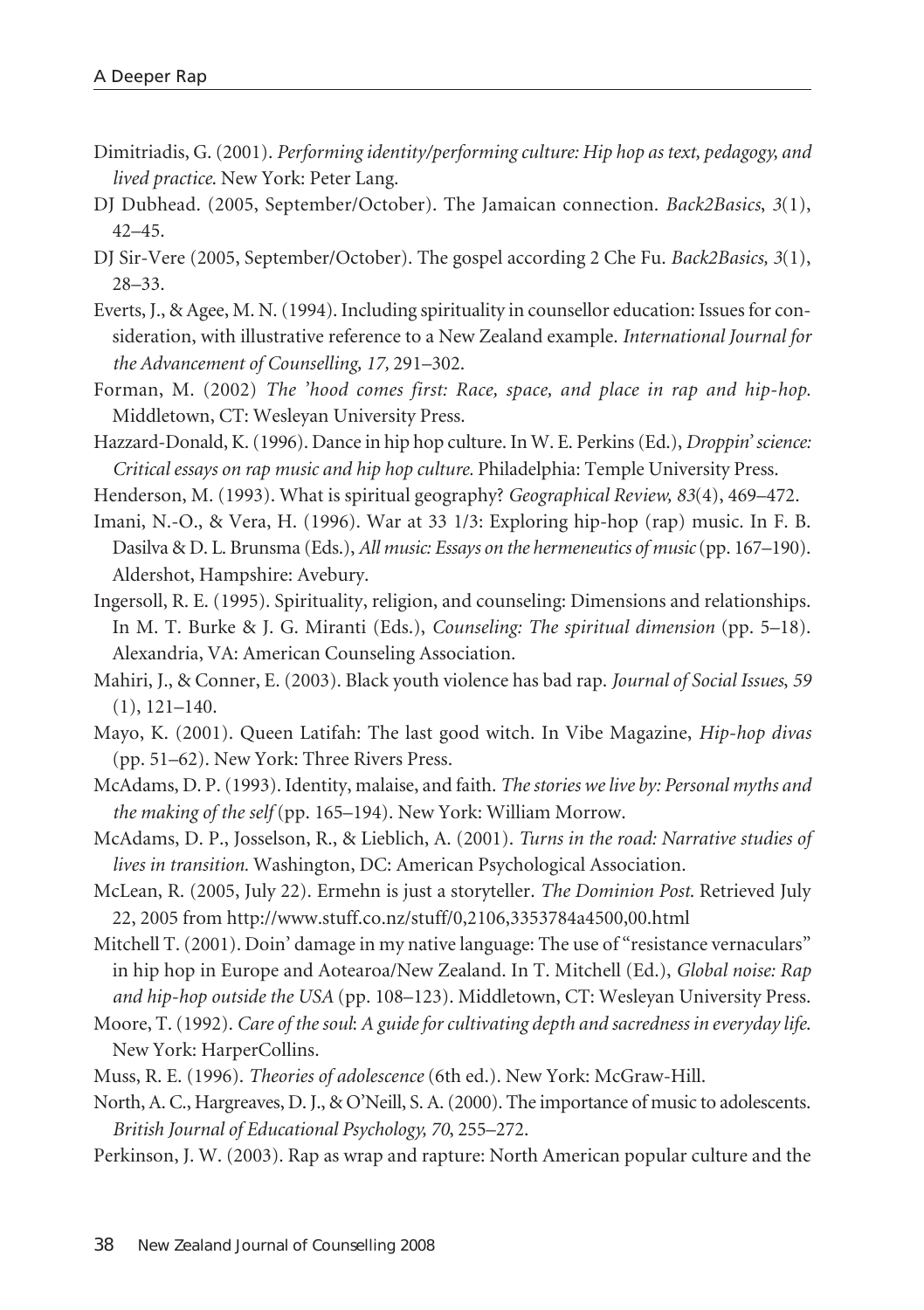denial of death. In A. B. Pinn (Ed.), *Noise and spirit: The religious and spiritual sensibilities of rap music* (pp. 131–153). New York: New York University Press.

- Reddick, B. H., & Beresin, E. V. (2002). Rebellious rhapsody: Metal, rap, community, and individuation. *Academic Psychiatry, 26*(1), Spring, 51–59.
- Roberts, K. R., Dimsdale, J., East, P., & Friedman, L. (1998). Adolescent emotional response to music and its relationship to risk-taking behaviors. *Journal of Adolescent Health*, *23*, 49–54.
- Rose, T. (1994a). A style nobody can deal with: Politics, style and the postindustrial city in hip hop. In A. Ross & T. Rose (Eds.), *Microphone friends: Youth music & youth culture* (pp. 71–88). New York: Routledge.
- Rose, T.(1994b). *Black noise: Rap music and black culturein contemporary America*. Hanover: Wesleyan University Press.
- Rose, T. (1996). Hidden politics: Discursive and institutional policing of rap music. In W. E. Perkins(Ed.), *Droppin'science: Criticalessays on rap music and hip hop culture*(pp. 236–257). Philadelphia: Temple University Press.
- Ross, A., & Rose, T.(Eds.)(1994). *Microphonefriends: Youth music & youth culture.* New York: Routledge.
- Santrock, J. L. (2003). *Adolescence* (9th ed.). Boston: McGraw Hill.
- Schwartz, K. D., & Fouts, G. T.(2003). Music preferences, personality style, and developmental issues of adolescents. *Journal of Youth and Adolescence, 32*(3), 205–215.
- Sheldrake, P. (1996). The sacredness of place. *Studies in Spirituality, 6*, 258–275.
- Shute, G. (2004). *Hip hop music in Aotearoa*. Auckland: Reed Publishing (NZ).
- Shute, G.(2005). Hip hop in Aotearoa as a contemporary art-form. In *New Zealand electronic poetry centre*. Retrieved September 2, 2005 from www.nzepc.Auckland.ac.nz/misc/shute.asp

Tabb Powell, C. (1991). Rap music: An education with a beat from the street. *The Journal of Negro Education*, *60*(3), 245–259.

- Taylor, M. L. (2003). Bringing noise, conjuring spirit: Rap as spiritual practice. In A. B. Pinn (Ed.). *Noise and spirit: Thereligious and spiritual sensibilities of rap music*(pp. 107–130). New York: New York University Press.
- Tekman, H. G., & Hortacsu, N. (2002). Music and social identity: Stylistic identification as a response to musical style. *International Journal of Psychology*, *37*(5), 277–285.
- Thompson, R. F.(1996). Hip-Hop 101. In W. E. Perkins(Ed.). *Droppin' science: Criticalessays on rap music and hip-hop culture* (pp. 211–219). Philadelphia: Temple University Press.
- Trapp, E. (2005). The push and pull of hip-hop: A social movement analysis. *American Behavioral Scientist, 48*(11), 1482–1495.
- Whiteley, S., Bennett, A., & Hawkins, S. (Eds) (2004). *Music, space and place: Popular music and cultural identity*. Aldershot, Hampshire: Ashgate.
- Wingood, G. M., DiClemente, R., Bernhardt, J. M., Harrington, K., Davies, S. L., Robbilard, A., & Hook III, E. W. (2003). A prospective study of exposure to rap music videos and